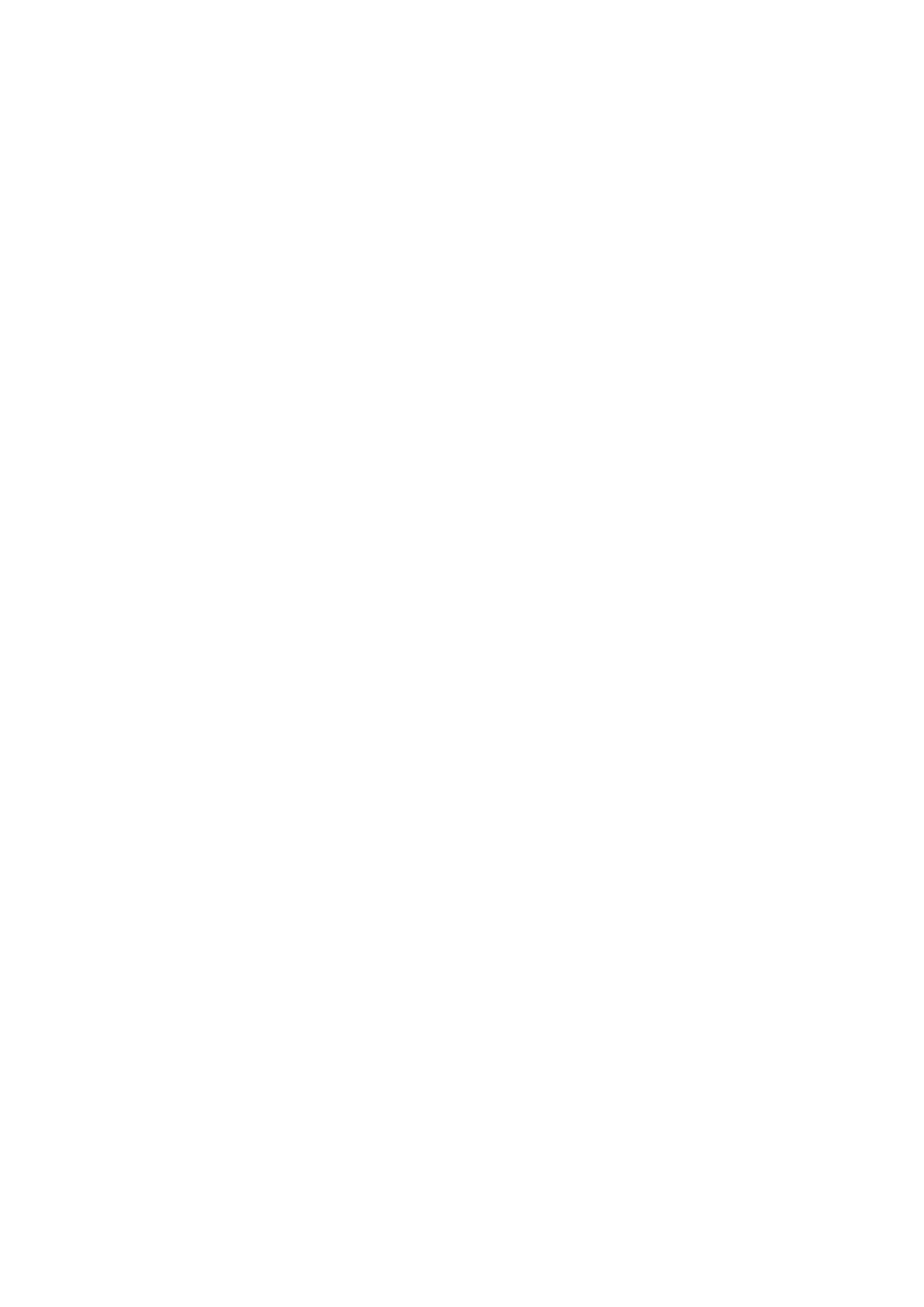

#### **1 Welcome**

The meeting opened with a karakia.

| Whakataka te hau ki te uru   | Cease o winds from the west      |
|------------------------------|----------------------------------|
| Whakataka te hau ki te tonga | Cease o winds from the south     |
| Kia mākinakina ki uta        | Bring calm breezes over the land |
| Kia mātaratara ki tai        | Bring calm breezes over the sea  |
| E hī ake ana te atakura      | And let the red-tipped dawn come |
| He tio                       | With a touch of frost            |
| He huka                      | A sharpened air                  |
| He hau hū                    | And promise of a glorious day.   |
| Tīhei mauri ora              |                                  |

# **2 Apologies**

There were no apologies.

# **3 Declaration of Interest**

Member T van Tonder declared and interest in in Item 15: Devonport-Takapuna Local Grants Round Two and Multi-board Round Tw0 2021/2022, application number LG2202- 222 Bayswater School Parent Group and took no part in discussion or voting on this particular application.

#### **4 Confirmation of Minutes**

Resolution number DT/2022/60

MOVED by Chairperson R Jackson, seconded by Member T Deans:

#### **That the Devonport-Takapuna Local Board:**

**a) confirm the ordinary minutes of its meeting, held on Tuesday, 10 May 2022, as true and correct.**

**CARRIED**

# **5 Leave of Absence**

There were no leaves of absence.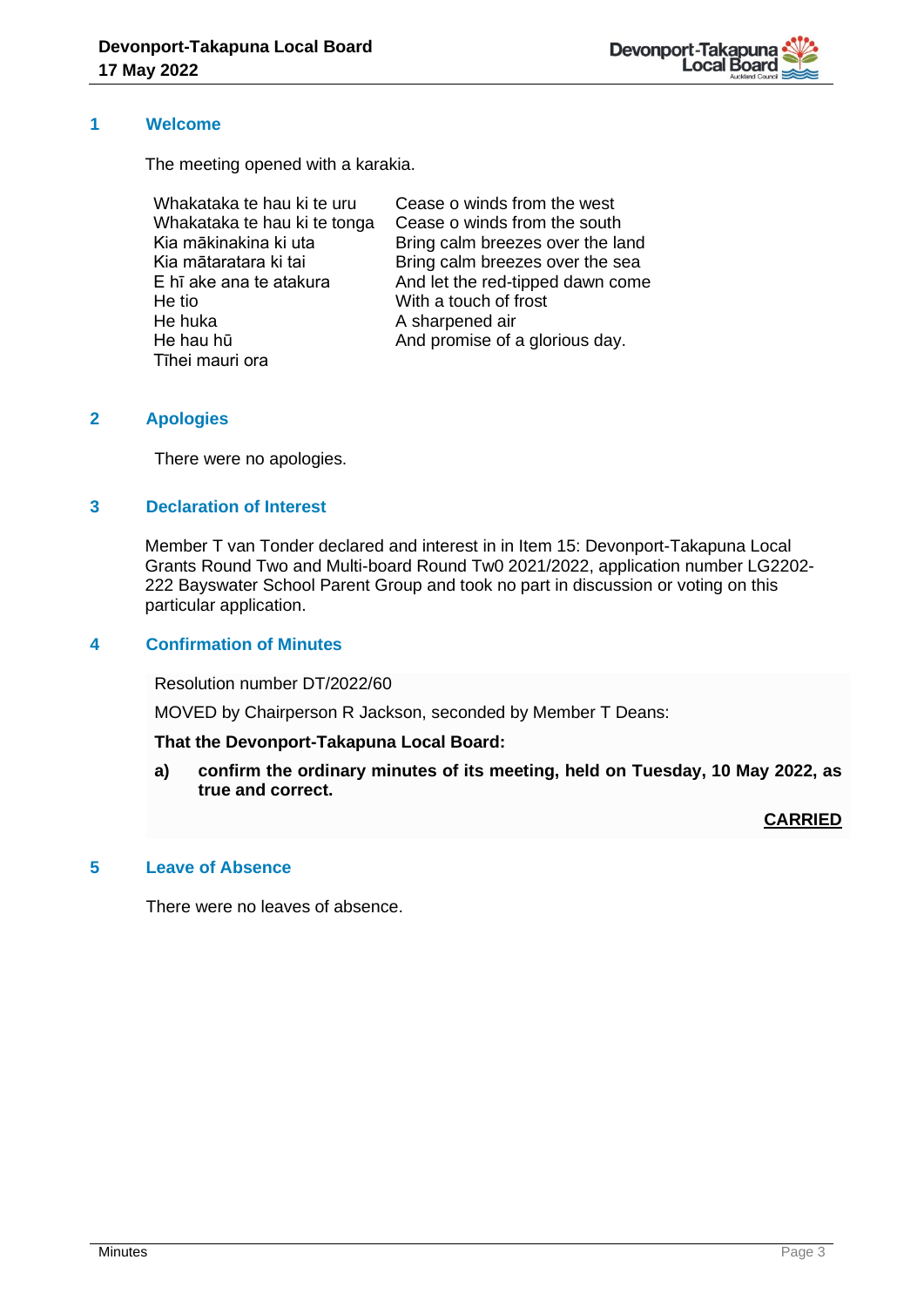

#### **6 Acknowledgements**

#### **6.1 Whiti Hereaka**

A document was tabled at this item. A copy has been placed on the official minutes and is available on the Auckland Council website as a minutes attachment

Resolution number DT/2022/61

MOVED by Member T Deans, seconded by Chairperson R Jackson:

#### **That the Devonport-Takapuna Local Board:**

**a) acknowledge board member of the Michael King Writers Centre in Devonport, Whiti Hereaka, and congratulate her on the receipt of the Jann Medicott Acorn Prize for fiction at the Ockham NZ Book Awards.**

**CARRIED**

#### **Attachments**

A 17 May 2022, Devonport-Takapuna Local Board - Item 6.1 Whiti Hereaka - Acknowledgement

#### **6.2 Tristan Coulson**

Resolution number DT/2022/62

MOVED by Member T van Tonder, seconded by Member A Bennett:

#### **That the Devoonport-Takapuna Local Board:**

**a) acknowledge Senior Local Board Advisor Tristan Coulson, thank him for his ongoing service to the board and wish him well on his future endeavors.**

**CARRIED**

### **7 Petitions**

There were no petitions.

#### **8 Deputations**

There were no deputations.

#### **9 Public Forum**

#### **9.1 Golf New Zealand - Draft Auckland golf investment plan**

Thiem Nguyen was in attendance via virtual link to address the board in support of this item.

A document was tabled at this item. A copy has been placed on the official minutes and is available on the Auckland Council website as a minutes attachment Resolution number DT/2022/63

MOVED by Chairperson R Jackson, seconded by Member A Bennett:

#### **That the Devonport-Takapuna Local Board:**

**a) receive the presentation from Golf New Zealand and thank them for their attendnance** 

# **CARRIED**

#### **Attachments**

A 17 May 2022, Devonport-Takapuna Local Board - Item 9.1 Golf New Zealand - Golf NZ request to Auckland Council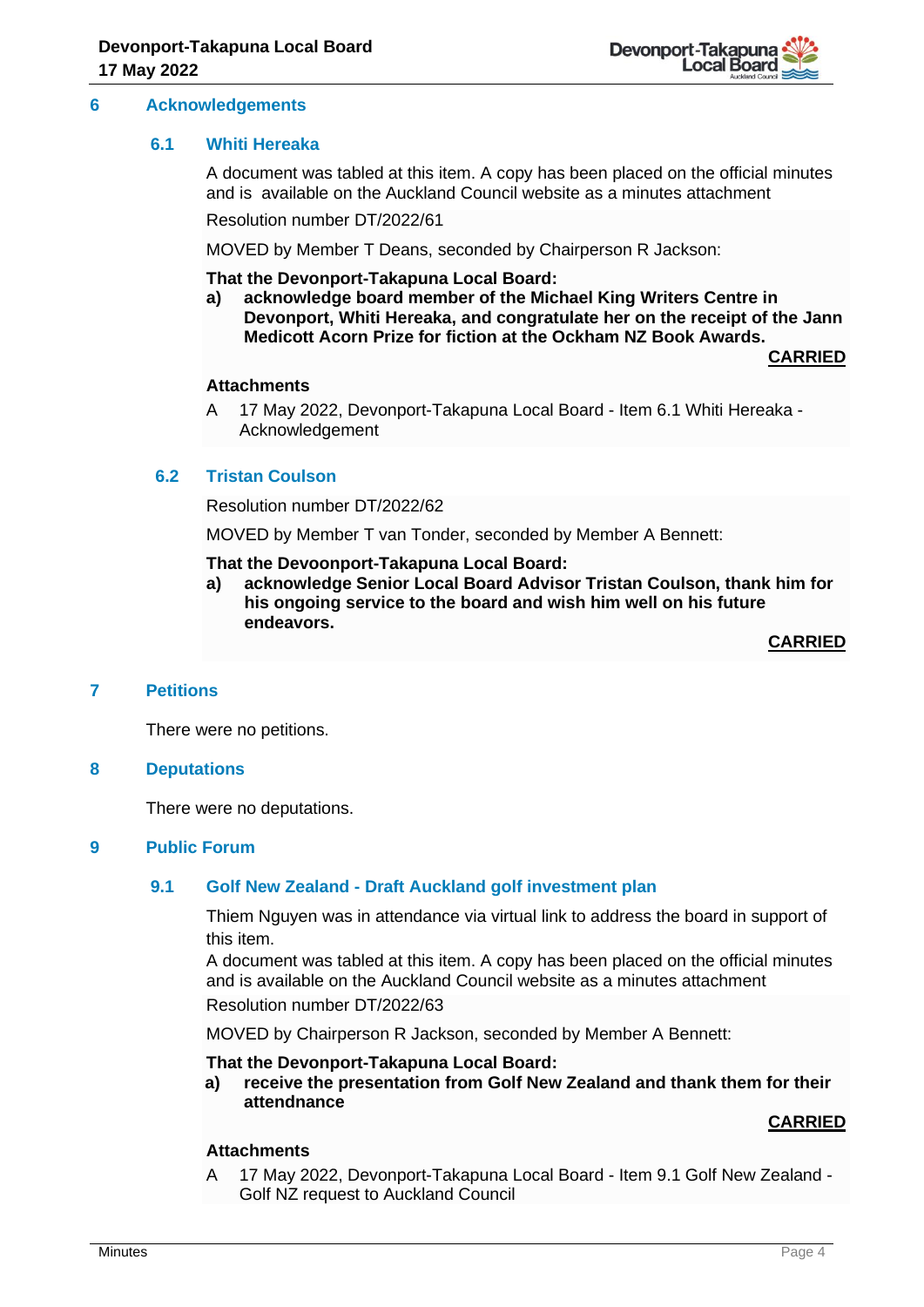

# **9.2 Waitemata Golf Club - Draft Auckland golf investment plan**

David Herbert and Gary McAlister were in attendance to address the board in support of this item.

A document was tabled at this item. A copy has been placed on the official minutes and is available on the Auckland Council website as a minutes attachment

Resolution number DT/2022/64

MOVED by Chairperson R Jackson, seconded by Member T Deans:

#### **That the Devonport-Takapuna Local Board:**

**a) receive the presentation from Waitemata Golf Club and thank them for their attendance** 

**CARRIED**

#### **Attachments**

A 17 May 2022, Devonport-Takapuna Local Board - Item 9.2 Waitemata Golf Club - Presentation

#### **10 Extraordinary Business**

There was no extraordinary business.

#### **11 Draft Auckland golf investment plan**

Documents were tabled at this item. Copies have been placed on the official minutes and are available on the Auckland Council website as a minutes attachment.

#### Resolution number DT/2022/65

MOVED by Deputy Chairperson J O'Connor, seconded by Chairperson R Jackson:

#### **That the Devonport-Takapuna Local Board:**

- **a) does not support the Draft Golf Investment Plan in its current form, and requests that it be withdrawn and redrafted, particularly in regard to concerns raised by Golf New Zealand around the accuracy of data and information which form the basis of many of the plan's fundamental assumptions, premises, and recommendations**
- **b) thanks the 1,074 people who made submissions to the Have Your Say process and the 1,070 people who participated in the People's Panel survey, and requests that all feedback from around Auckland through these channels be provided to local boards, and that local boards be given a further opportunity to provide feedback at that time**
- **c) expresses strong concern that local boards have not seen the feedback from key stakeholders, as this process is still underway, and requests that local boards be provided with all stakeholder feedback and be given the opportunity to provide further feedback at that time**
- **d) expresses strong concern that the Draft Golf Investment Plan does not outline any investment in golf, particularly noting para 53 and Table 1 of the agenda report which state that "another weakness is that the draft plan does not specify any future level of future council investment"**
- **e) expresses strong concern that the Draft Golf Investment Plan and covering report both acknowledge that the plan is based on publicly-available data which is both limited in its scope and depth, and which is out of date**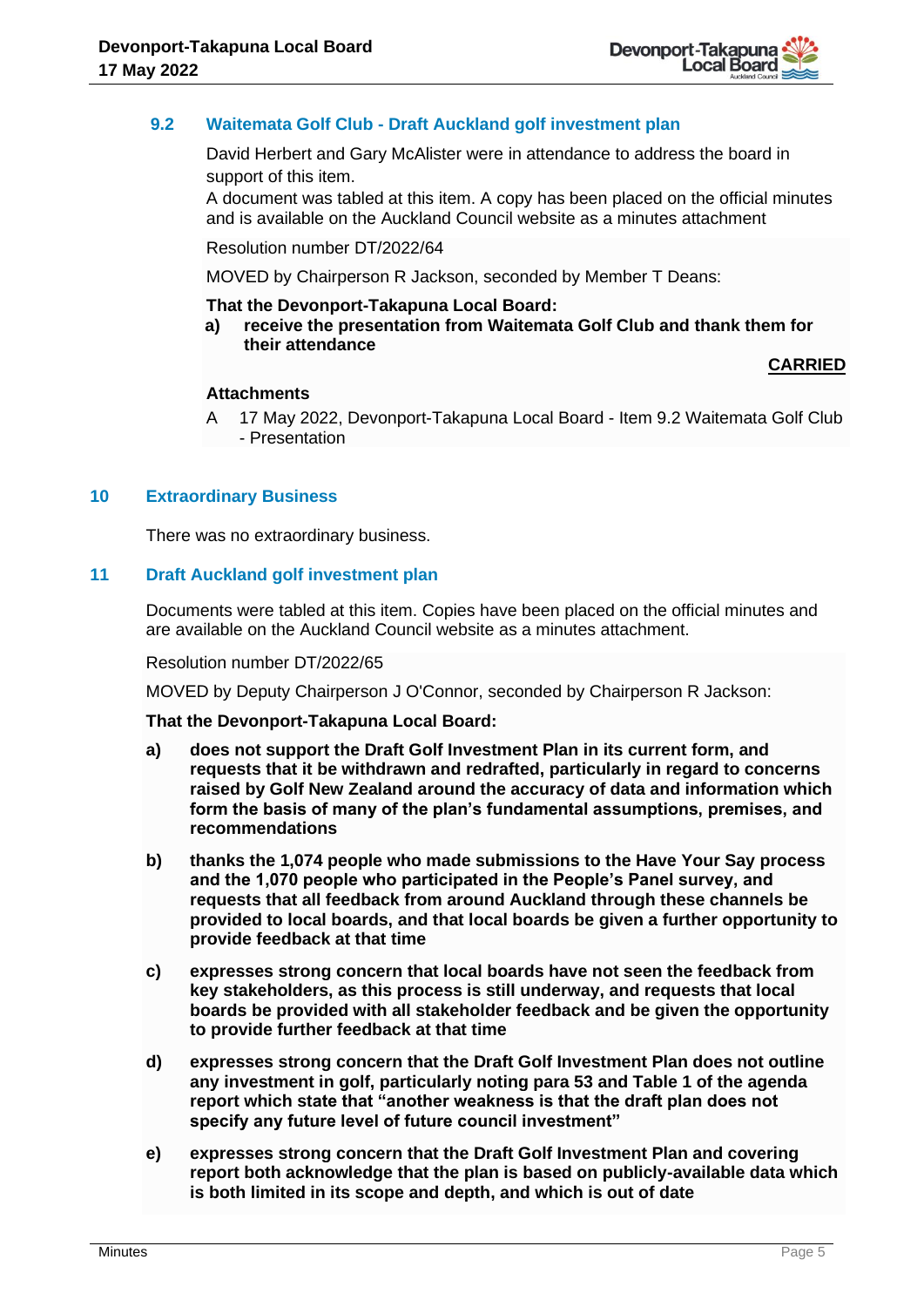- **f) notes that the council "investment" in golf outlined in the plan does not extend beyond continued land ownership and the provision of leases to the clubs which operate them. The board notes that the golf clubs currently carry the very considerable cost of maintaining the courses, which provide many benefits to the wider community and council's climate action goals at no cost to ratepayers.**
- **g) notes that the plan recommends significant changes create a 'broad range of golf experiences' but does not contemplate the presumably significant cost of those changes, or who will pay for them. The board notes that there is no budget allocated, or likely to be available in the foreseeable future, to progress any changes, and considers that there is a reputational risk in adopting a plan we are not confident we can deliver**
- **h) rejects the intention repeated throughout the agenda report and Draft Golf Investment Plan that decision-making would no longer sit solely with local boards as it does now, but would be shared with the governing body. Local boards have decision-making responsibility over parks and reserves in their areas and this should remain unchanged**
- **i) does not support any public land currently used as a golf course to be sold or otherwise released for housing or business land, noting that the plan specifically states that "housing and business land are in short supply in urban areas" which signals an intent under this plan that open space could be used for development**
- **j) does not support the plan's stated policy options (Figure 2 on p13 of this agenda report) which contemplate partial sale or full sale of golf courses**
- **k) notes the plans statements that "over 100,000 Aucklanders play golf annually – the highest number of participants in any sport in Auckland", and that the plan acknowledges that participation in golf is increasing. The board also notes that data provided by Golf New Zealand shows that levels of participation across multiple demographics are higher, or compare favourably, with other popular sporting codes such as football, rugby, tennis, and more – and considers that Auckland Council should aim to support this by collaborating with golf clubs and Golf New Zealand to continue this trend and encourage greater participation in any under-represented demographics**
- **l) notes the plan's statement that "exclusive use of publicly-owned land by a single sports code is unsustainable" and ask if the same lens has been applied to other sporting codes or community uses of publicly-owned land. The board notes that many golf courses – including the Waitemata Golf Course – are already popular walking destinations, and considers that perimeter walking, jogging and cycling tracks could be implemented without adversely affecting golf courses**
- **m) supports the intention that all publicly-owned land be managed to high environmental standards, and this should apply to all land leased from council, including golf courses, as well as to land managed directly by council**
- **n) notes that golf courses in their current form already provide environmental benefits, such as providing habitats for birds and pathways for bees, and the large green spaces and trees which provide climate benefits. We note the comment in Para 30 of the agenda report which also acknowledges that: "golf courses may operate on marginal land, and they can have other functions such as stormwater management".**
- **o) supports the plan's statement that a network of well-functioning golf courses around Auckland will provide an attractive and desirable golfing destination for**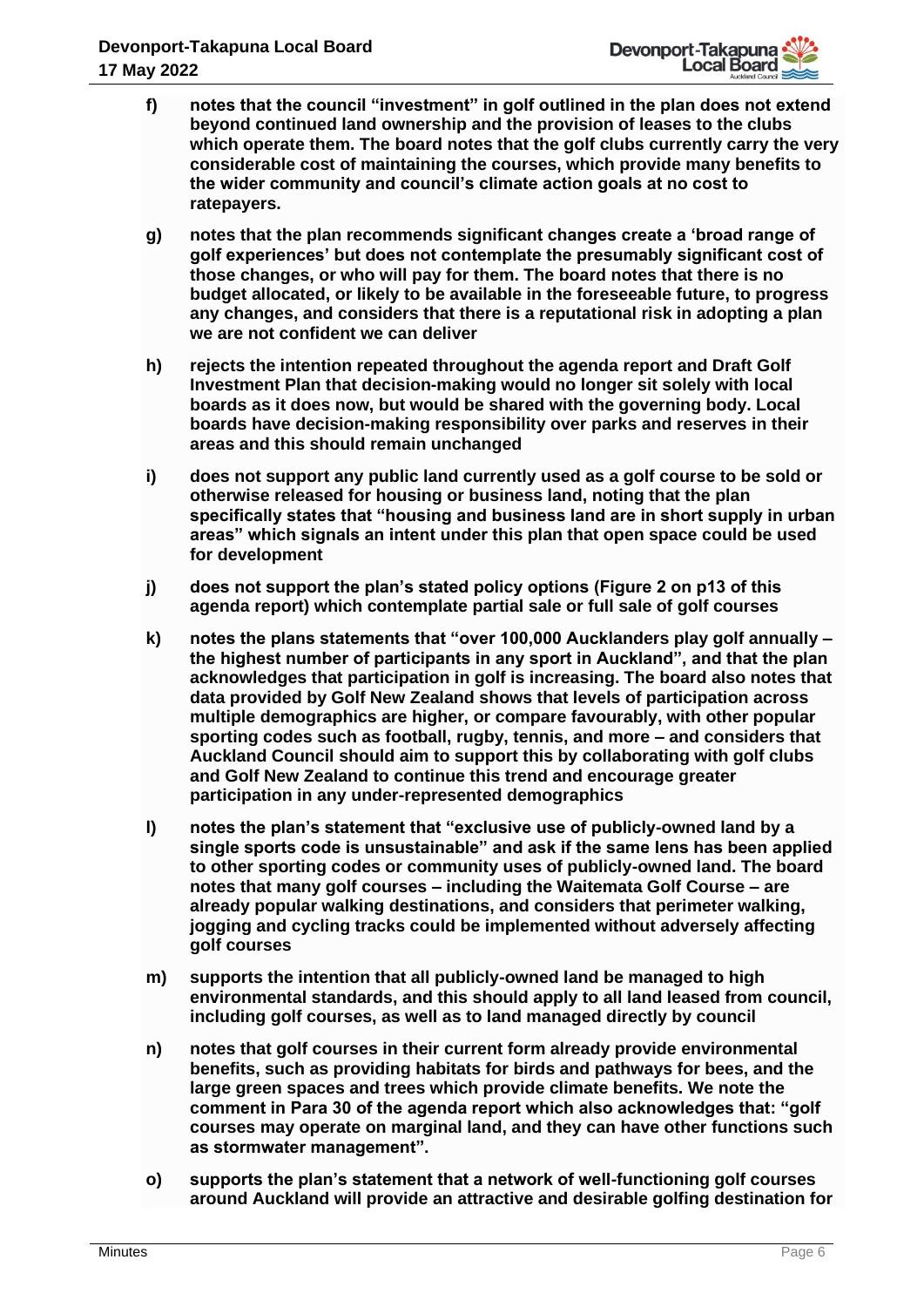

**both domestic and international visitors, and that this could bring significant economic benefit to the city and its residents**

- **p) attaches a detailed commentary on the plan provided by Albert-Eden Local Board member Will McKenzie, which raises a large number of concerns and questions, and requests that a response to these issues be provided, and that these also be addressed through a re-drafted Golf Investment Plan**
- **q) attaches a letter from Golf New Zealand dated 8 April 2022, which raises significant concerns about the Draft Golf Investment Plan and calls for it to be withdrawn and re-drafted**
- **r) requests that this feedback be provided to the Mayor, councillors, local board members, and the Independent Māori Statutory Board**
- **s) requests that the Devonport-Takapuna Local Board be given the opportunity to speak to these resolution at the Parks Arts Community and Events committee meeting when it considers the Draft Auckland golf investment plan and appoints Chairperson Ruth Jackson to speak on the local boards behalf or to appoint an alternate if she is not available.**

# **CARRIED**

# **Attachments**

- A 17 May 2022, Devonport-Takapuna Local Board Item 11 Draft Auckland golf investment plan - Commentary by Albert-Eden Local Board member Will McKenzie
- B 17 May 2022, Devonport-Takapuna Local Board Item 11 Draft Auckland golf investment plan - Golf NZ Request to AC

# **12 Approval of concept design for the playground renewal at Allenby Reserve, Narrow Neck**

#### Resolution number DT/2022/66

MOVED by Member G Wood, seconded by Member T Deans:

#### **That the Devonport-Takapuna Local Board:**

- **a) approve the concept design for the playground renewal at Allenby Reserve, Narrow Neck as per attachment A of this agenda report and request staff to progress the project to detailed design and construction**
- **b) approve additional funding of \$60,000 in financial year 2022/2023 from ABS: Capex - Renewals to Allenby Reserve - renew playground.**

**CARRIED**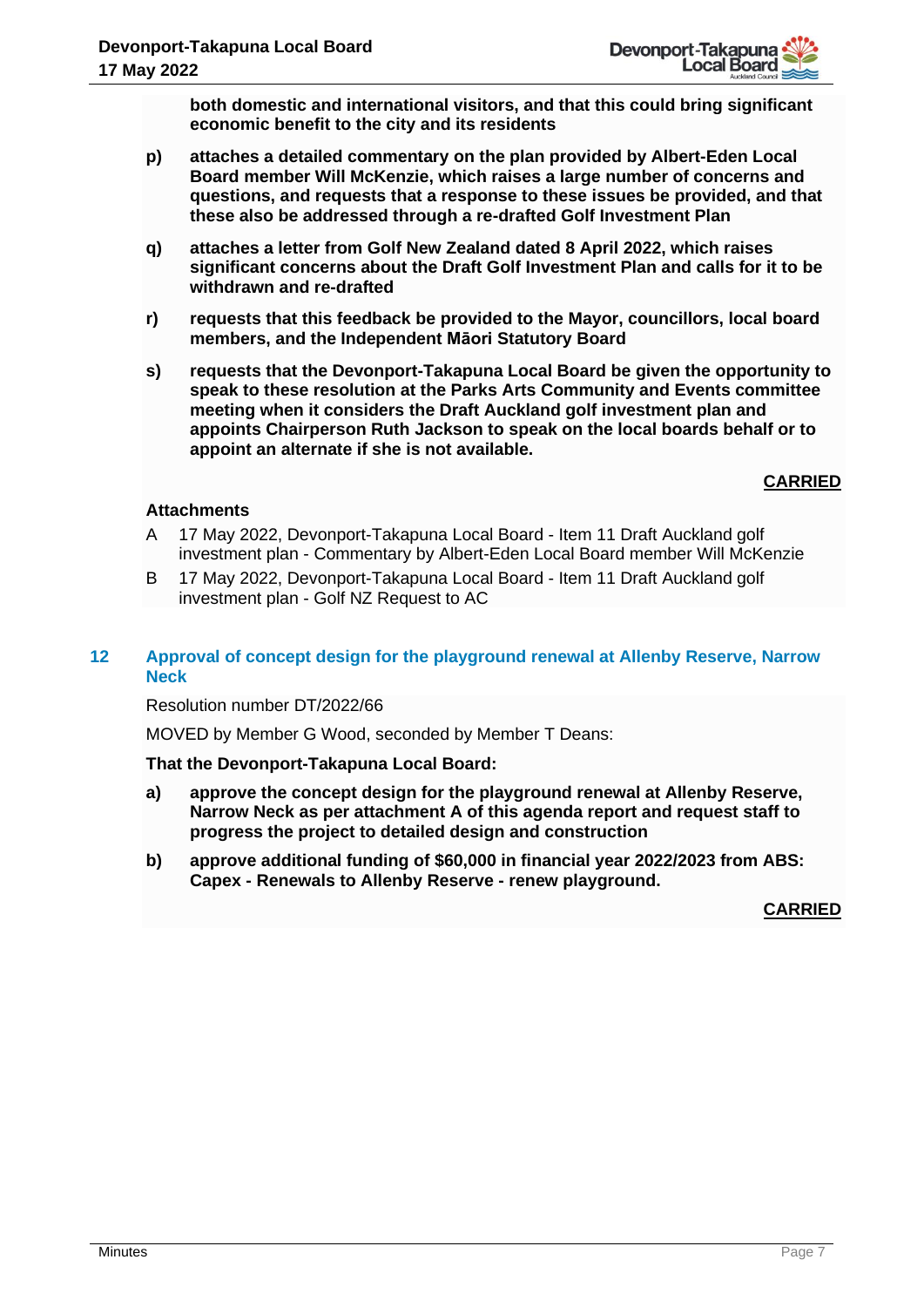

# **13 Endorsing Business Improvement District (BID) targeted rate grants for 2022/2023**

#### Resolution number DT/2022/67

MOVED by Member G Wood, seconded by Member T van Tonder:

**That the Devonport-Takapuna Local Board:**

- **a) recommends to the Governing Body the setting of the targeted rate for inclusion in the Annual Budget 2022/2023 for the following Business Improvement District (BID) programmes:**
	- **i. \$145,000 for Milford Business Association.**
	- **ii. \$457,211.85 for Takapuna Beach Business Association.**
	- **iii. \$129,000 for Devonport Business Association.**

#### **CARRIED**

#### **14 Devonport-Takapuna Local Grants Round Two and Multi-Board Round Two 2021/2022, grant allocations**

Member T van Tonder declared and interest in in Item 15: Devonport-Takapuna Local Grants Round Two and Multi-board Round Tw0 2021/2022, application number LG2202- 222 Bayswater School Parent Group and took no part in discussion or voting on this particular application.

Resolution number DT/2022/68

MOVED by Member G Wood, seconded by Chairperson R Jackson:

**That the Devonport-Takapuna Local Board:**

**a) agree to fund, part-fund or decline each application in Devonport-Takapuna Local Grants Round Two 2021/2022 listed in the following table:** 

**Table One: Devonport-Takapuna Local Grants Round Two 2021/2022 grant applications.**

| <b>Applicati</b><br>on ID | <b>Organisation</b>                                                       | <b>Main</b><br>focus   | <b>Requesting</b><br>funding for                                                                                                                                                                                                                         | <b>Amount</b><br>requeste<br>d | <b>Eligibili</b><br>ty | <b>Amount</b><br><b>Granted</b> |
|---------------------------|---------------------------------------------------------------------------|------------------------|----------------------------------------------------------------------------------------------------------------------------------------------------------------------------------------------------------------------------------------------------------|--------------------------------|------------------------|---------------------------------|
| LG2202-<br>212            | North Shore<br>Theatre and<br>Arts Trust<br>(The<br>PumpHouse<br>Theatre) | Arts<br>and<br>culture | Towards the cost of<br>electrical work at<br>the PumpHouse<br>Theatre, specifically<br>the replacement of<br>fluorescent lighting<br>with more energy-<br>efficient LED<br>lighting in the deck<br>area and two<br>offices (upstairs<br>and downstairs). | \$2,254.05                     | Eligible               | \$2254.05                       |
| 3LG2202-<br>213           | Emma Bishop<br>Glass Ceiling<br><b>Arts Collective</b><br>Limited         | Arts<br>and<br>culture | Towards the<br>StageAntics music<br>theatre including<br>venue hire and<br>artistic director,<br>tutor, and<br>contractor fees.                                                                                                                          | \$3,426.00                     | Eligible               | \$3420.00                       |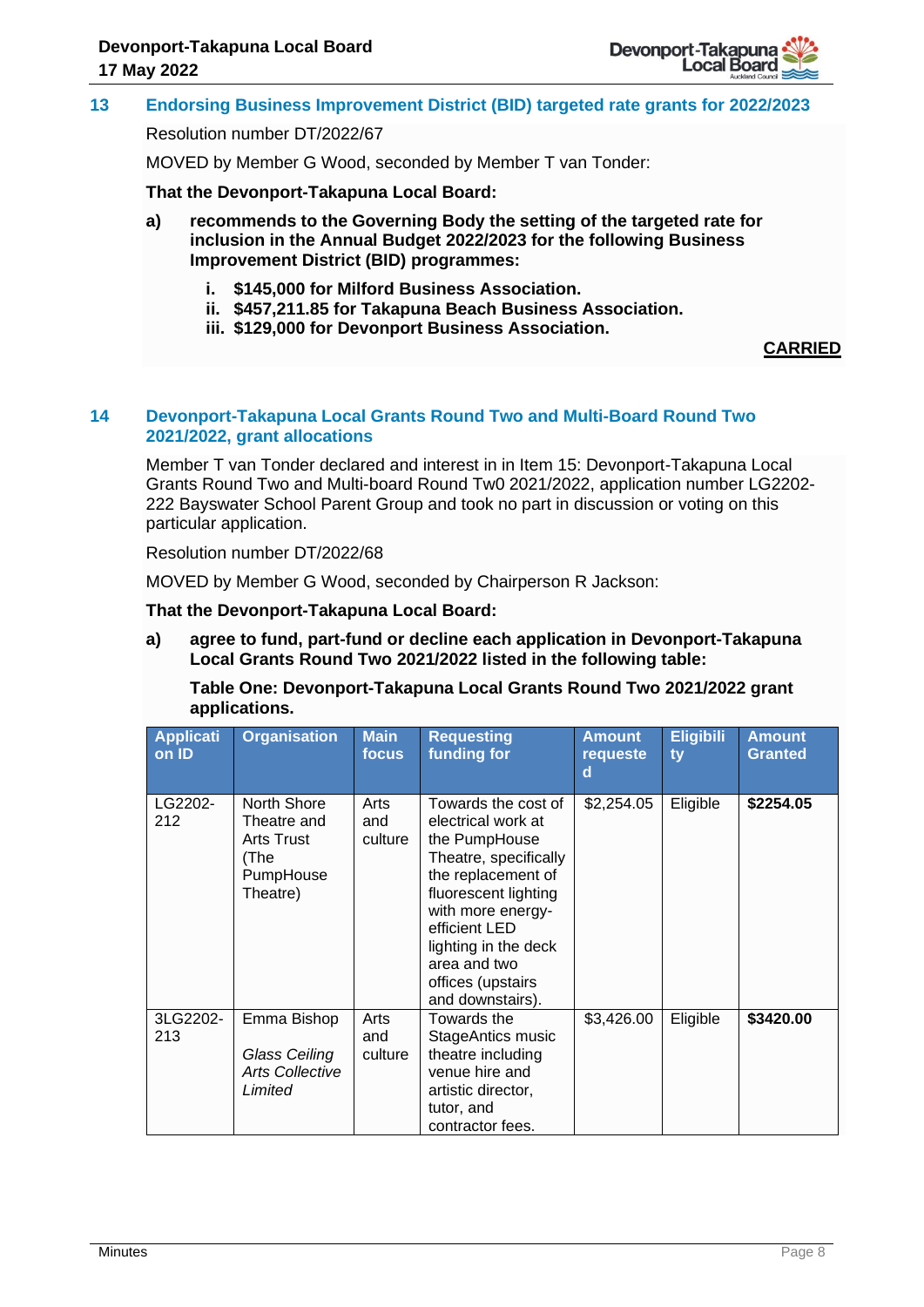# **Devonport-Takapuna Local Board 17 May 2022**



| LG2202-<br>217 | <b>Glass Ceiling</b><br><b>Arts Collective</b><br>Limited | Arts<br>and<br>culture | Towards the<br>professional artists'<br>fees including the<br>production<br>manager,<br>choreographer, and<br>producer, NZSL<br>interpreter, lighting<br>and sound for an<br>all-inclusive Disney<br><b>High School</b><br>musical production<br>at The Rose<br>Centre.                             | \$9,990.00      | Eligible | \$5000.00 |
|----------------|-----------------------------------------------------------|------------------------|-----------------------------------------------------------------------------------------------------------------------------------------------------------------------------------------------------------------------------------------------------------------------------------------------------|-----------------|----------|-----------|
| LG2202-<br>222 | <b>Bayswater</b><br><b>School Parent</b><br>Group         | Arts<br>and<br>culture | Towards the cost of<br>hosting a Matariki<br>Festival, specifically<br>the cost of<br>marketing and<br>entertainment<br>including signage,<br>security, sound<br>system, lighting,<br>and entertainment<br>costs.                                                                                   | \$2,792.59      | Eligible | \$2792.59 |
| LG2202-<br>224 | Depot Arts<br>and Music<br>Space Trust                    | Arts<br>and<br>culture | Towards the artist<br>fees, workshop<br>facilitation fee,<br>mural production,<br>gallery rental,<br>Whare Toi rental,<br>exhibition<br>coordination,<br>workshop material,<br>delivery and<br>coordination for a<br>Matariki visual arts<br>exhibition and<br>associated events.                   | \$6,550.00      | Eligible | \$3000.00 |
| LG2202-<br>201 | The North<br>Shore Budget<br>Service<br>Incorporated      | Comm<br>unity          | Towards the cost of<br>development and<br>facilitation of the<br>community<br>outreach<br>programmes<br>between June and<br>December 2022,<br>including the costs<br>of volunteers,<br>website upgrade,<br>promotion,<br>programme<br>facilitation, travel<br>expenses, laptop,<br>and accessories. | \$10,000.0<br>0 | Eligible | \$7200.00 |
| LG2202-<br>202 | Narrowneck<br>Playcentre                                  | Comm<br>unity          | Towards the repair<br>of the sandpit.                                                                                                                                                                                                                                                               | \$5,659.00      | Eligible | \$2000.00 |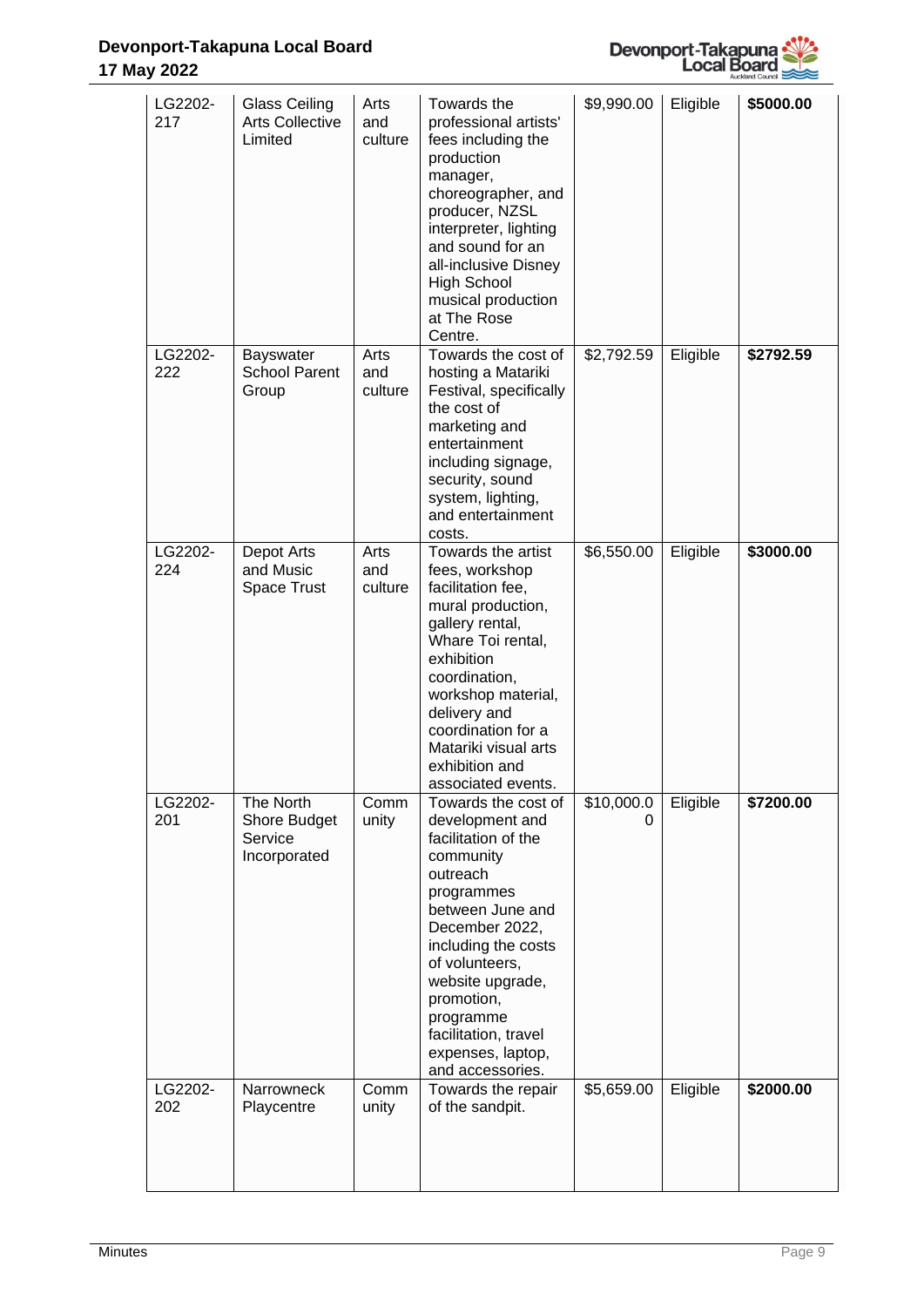

| LG2202-<br>204 | The Scout<br>Association of<br>New Zealand -<br>Sunnynook<br>Scout Group              | Comm<br>unity   | Towards the<br>upgrade of the<br>kitchen at the<br>Sunnynook Scout<br>Den including the<br>purchase of<br>appliances and<br>whitewares.                                                                                                                                                                                                          | \$10,000.0<br>0 | Eligible       | \$3000.00 |
|----------------|---------------------------------------------------------------------------------------|-----------------|--------------------------------------------------------------------------------------------------------------------------------------------------------------------------------------------------------------------------------------------------------------------------------------------------------------------------------------------------|-----------------|----------------|-----------|
| LG2202-<br>206 | <b>YMCA North</b><br>Incorporated                                                     | Comm<br>unity   | Towards the "Raise<br>Up" North Shore<br>Crew event and<br>programme costs<br>between June 2022<br>to May 2023<br>including meeting,<br>camp, resources,<br>uniform, training,<br>marketing,<br>materials,<br>graduation,<br>equipment, venue<br>hire, workshop<br>facilitators,<br>transport, mileage,<br>catering, gifts, and<br>prizes costs. | \$10,000.0<br>0 | Eligible       | \$1500.00 |
| LG2202-<br>210 | North Shore<br>United<br>Association<br><b>Football Club</b><br>Incorporated          | Comm<br>unity   | Towards the<br>renovation and<br>creation of a<br>"History and<br>Heritage area in the<br>Club's Dacre Park<br>clubroom" including<br>the purchase of<br>four display cases,<br>and the cost of<br>preparation and<br>painting of the<br>display area.                                                                                           | \$5,870.00      | Eligible       | \$2000.00 |
| LG2202-<br>219 | Youthline<br>Auckland<br>Charitable<br>Trust                                          | Comm<br>unity   | Towards the cost of<br>clinical supervision<br>and training of the<br>volunteer<br>counsellors, from 1<br>June 2022 to 31<br>March 2023.                                                                                                                                                                                                         | \$5,000.00      | Ineligibl<br>е | \$0.00    |
| LG2202-<br>231 | Chinese<br>Association of<br>North Shore<br>City<br>(Auckland,<br>NZ)<br>Incorporated | Comm<br>unity   | Towards the cost of<br>venue hire to host<br>the "North Shore<br>Chinese<br><b>Community Matariki</b><br>Weeks" and the<br>Chinese Dragon<br>boat festival<br>celebration.                                                                                                                                                                       | \$1,900.00      | Eligible       | \$1900.00 |
| LG2202-<br>216 | <b>Milford</b><br><b>Mariners</b><br>Incorporated                                     | Enviro<br>nment | Towards the cost of<br>disposing of the<br>contaminated<br>sediment at the<br>Redvale landfill.                                                                                                                                                                                                                                                  | \$10,000.0<br>0 | Ineligibl<br>e | \$4000.00 |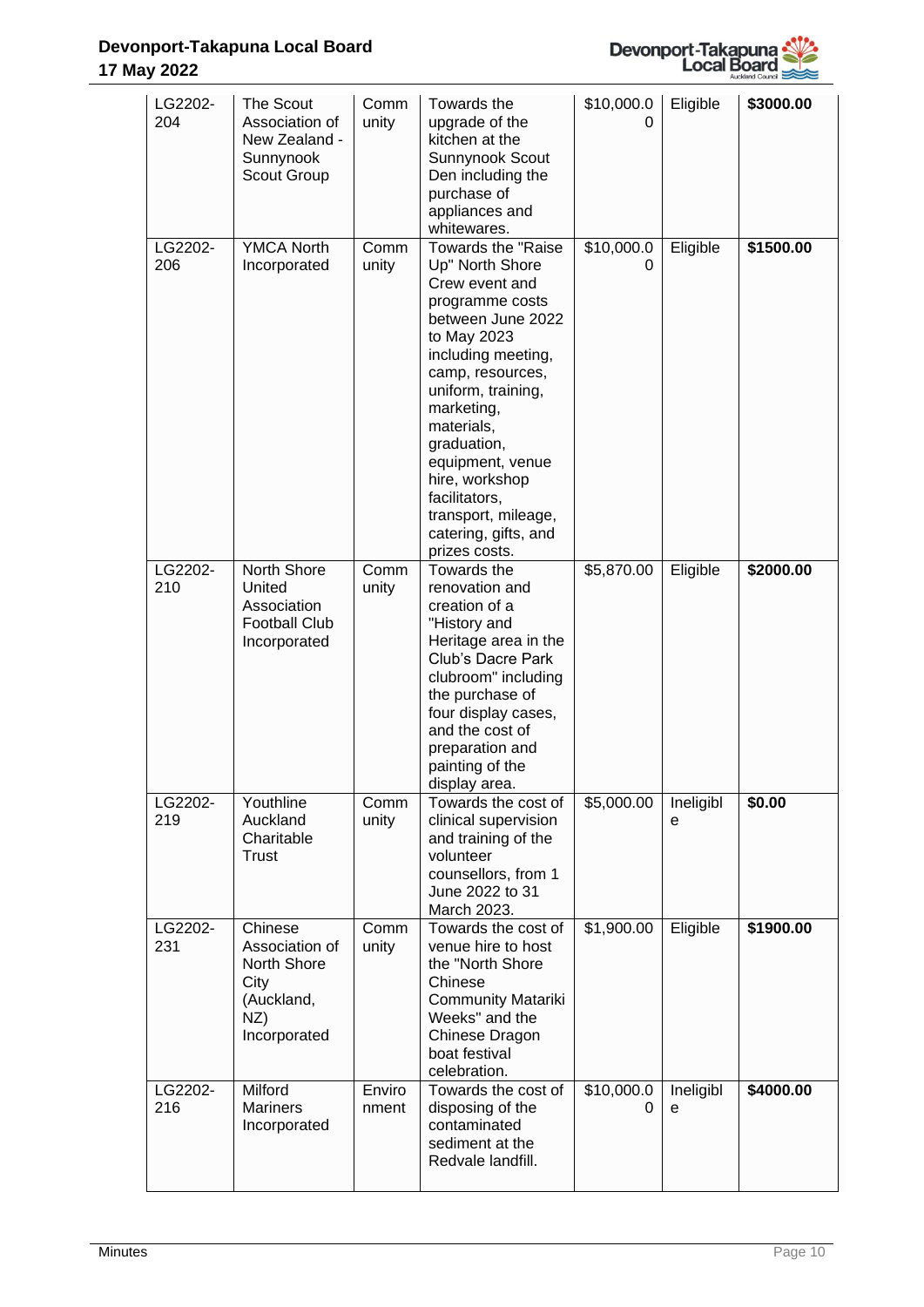# **Devonport-Takapuna Local Board 17 May 2022**



| LG2202-<br>233 | <b>Auckland King</b><br><b>Tides Initiative</b><br>The Institution<br>of Professional<br>Engineers<br>New Zealand<br>Incorporated | Enviro<br>nment                | Towards the<br>design, production,<br>and installation of<br>CoastSnap device<br>in Cheltenham or<br>Takapuna Beach,<br>including the<br>coordination and<br>delivery of the<br>public launch.                | \$10,000.0<br>0 | Eligible       | \$5000.00 |
|----------------|-----------------------------------------------------------------------------------------------------------------------------------|--------------------------------|---------------------------------------------------------------------------------------------------------------------------------------------------------------------------------------------------------------|-----------------|----------------|-----------|
| LG2202-<br>203 | SILO (South<br><b>Island Light</b><br>Orchestra<br>Limited)                                                                       | Events                         | Towards the artist<br>fee and delivery<br>costs for "The<br>Takapuna Winter<br><b>Lights Festival</b><br>2022 event".                                                                                         | \$10,000.0<br>0 | Ineligibl<br>e | \$0.00    |
| LG2202-<br>211 | Lions Club Of<br>Devonport<br>Charitable<br>Trust                                                                                 | Events                         | Towards the<br>compliance costs,<br>specifically, the<br>cost of traffic<br>management,<br>medical services,<br>and road closure<br>notices for the<br>Devonport Lions<br>Santa Parade on 4<br>December 2022. | \$4,685.00      | Eligible       | \$0.00    |
| LG2202-<br>227 | North Harbour<br><b>Triathlon Club</b><br>Incorporated                                                                            | Events                         | Towards event<br>safety for a series<br>of nine races for the<br>"Club Swim Run"<br>event held between<br>November 2022 to<br>April 2023.                                                                     | \$5,000.00      | Eligible       | \$2500.00 |
| LG2202-<br>218 | The Lake<br><b>House Trust</b>                                                                                                    | Histori<br>С<br>Herita<br>ge   | Towards the<br>restoration costs for<br>the east and west<br>side of the Lake<br>House Arts main<br>building.                                                                                                 | \$10,000.0<br>0 | Eligible       | \$6000.00 |
| LG2202-<br>220 | Victoria<br><b>Theatre Trust</b><br>Board                                                                                         | Histori<br>C<br>Herita<br>ge   | Towards the<br>purchase and<br>laying of new<br>carpets in the foyer<br>of The Victoria<br>Theatre.                                                                                                           | \$10,000.0<br>0 | Eligible       | \$6000.00 |
| LG2202-<br>207 | Marist North<br>Harbour<br>Rugby &<br>Sports Club<br>Incorporated                                                                 | Sport<br>and<br>recreat<br>ion | Towards the<br>purchase of rugby<br>balls and partial<br>support for the club<br>administrator<br>position from June<br>2022 to February<br>2023.                                                             | \$7,288.30      | Eligible       | \$0.00    |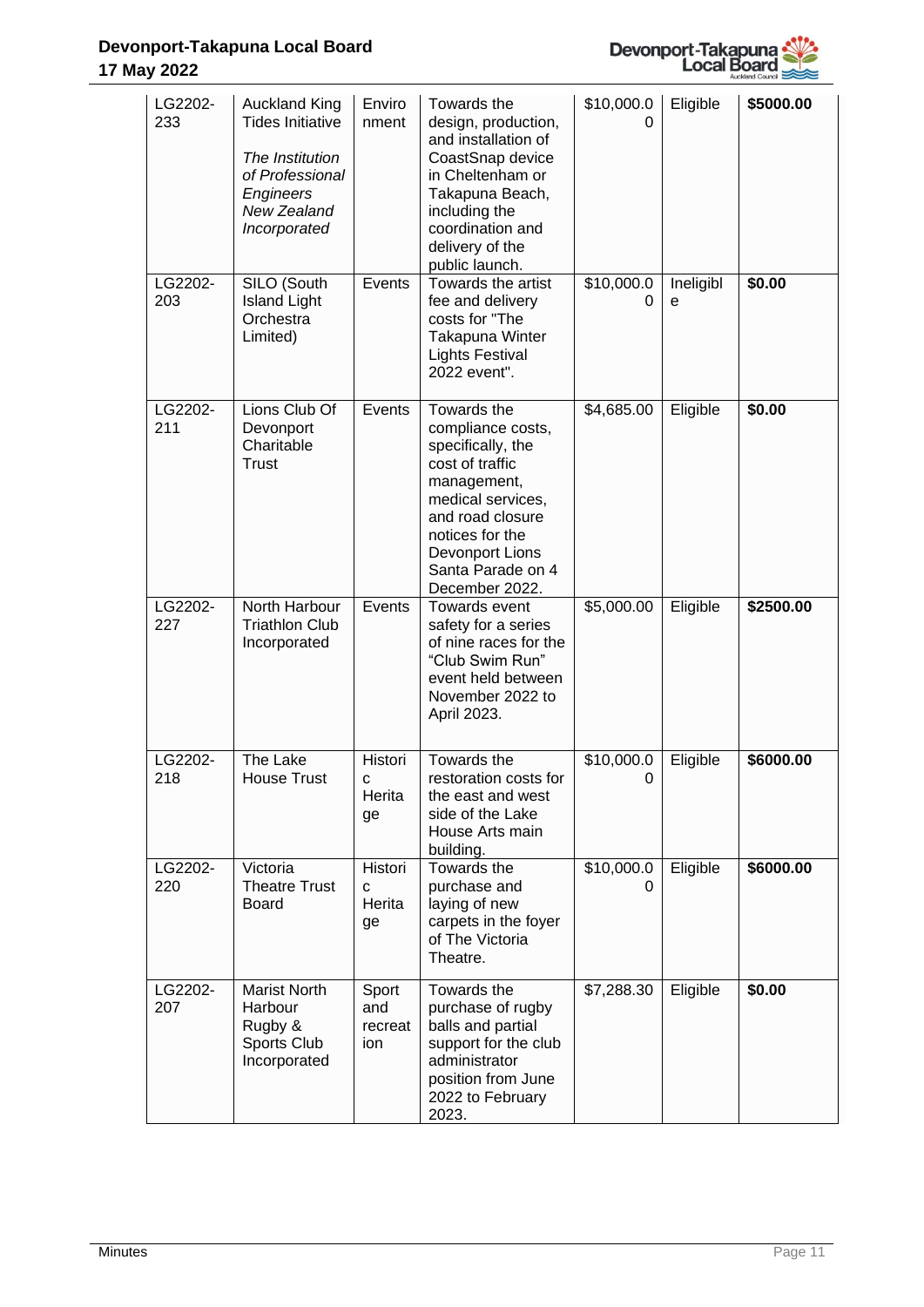

| LG2202-<br>208 | East Coast<br>Bays<br>Association<br><b>Football Club</b><br>Incorporated | Sport<br>and<br>recreat<br>ion | Towards the<br>coaching and<br>affiliation fees for<br>the junior teams.                                                                                                                                                       | \$8,333.34      | Eligible       | \$0.00    |
|----------------|---------------------------------------------------------------------------|--------------------------------|--------------------------------------------------------------------------------------------------------------------------------------------------------------------------------------------------------------------------------|-----------------|----------------|-----------|
| LG2202-<br>214 | North Shore<br>Canoe and<br>Youth Club<br>Incorporated                    | Sport<br>and<br>recreat<br>ion | Towards the<br>purchase of two<br>gazebos.                                                                                                                                                                                     | \$9,000.00      | Eligible       | \$3500.00 |
| LG2202-<br>215 | Takapuna<br><b>Bowling Club</b><br>Incorporated                           | Sport<br>and<br>recreat<br>ion | Towards the cost of<br>refurbishment of<br>the natural surface<br>bowling greens at<br>the Takapuna<br>Bowling Club.                                                                                                           | \$4,000.00      | Eligible       | \$2000.00 |
| LG2202-<br>221 | Badminton<br>New Zealand<br>Incorporated                                  | Sport<br>and<br>recreat<br>ion | Towards the venue<br>hire for the "the<br>New Zealand Tour<br>Finals".                                                                                                                                                         | \$4,000.00      | Eligible       | \$4000.00 |
| LG2202-<br>225 | Wakatere<br><b>Boating Club</b><br>Incorporated                           | Sport<br>and<br>recreat<br>ion | Towards the<br>purchase and<br>replacement of the<br>windows and doors<br>for the clubhouse<br>kitchen.                                                                                                                        | \$10,000.0<br>0 | Eligible       | \$5000.00 |
| LG2202-<br>226 | Mass Sport<br>Trust                                                       | Sport<br>and<br>recreat<br>ion | Towards league<br>costs to run 'Turbo<br><b>Touch Autumn</b><br>League' at<br>Westlake Girls High<br>School from June<br>2022 to July 2022.                                                                                    | \$2,000.00      | Eligible       | \$1700.00 |
| LG2202-<br>228 | Pupuke Golf<br>Club<br>Incorporated                                       | Sport<br>and<br>recreat<br>ion | Towards the salary<br>of the Golf Manager<br>for the "Pupuke<br><b>Golf Club</b><br>Programme" for<br>women and youth.                                                                                                         | \$30,000.0<br>0 | Ineligibl<br>е | \$0.00    |
| LG2202-<br>229 | Ngataringa<br>Tennis Club<br>Incorporated                                 | Sport<br>and<br>recreat<br>ion | Towards the cost of<br>shower fittings,<br>toilets/urinals,<br>washbasins, and<br>lighting materials<br>for the renovation<br>of the Ngataringa<br><b>Tennis Club</b><br>changing rooms,<br>toilets, and shower<br>facilities. | \$10,000.0<br>0 | Eligible       | \$5000.00 |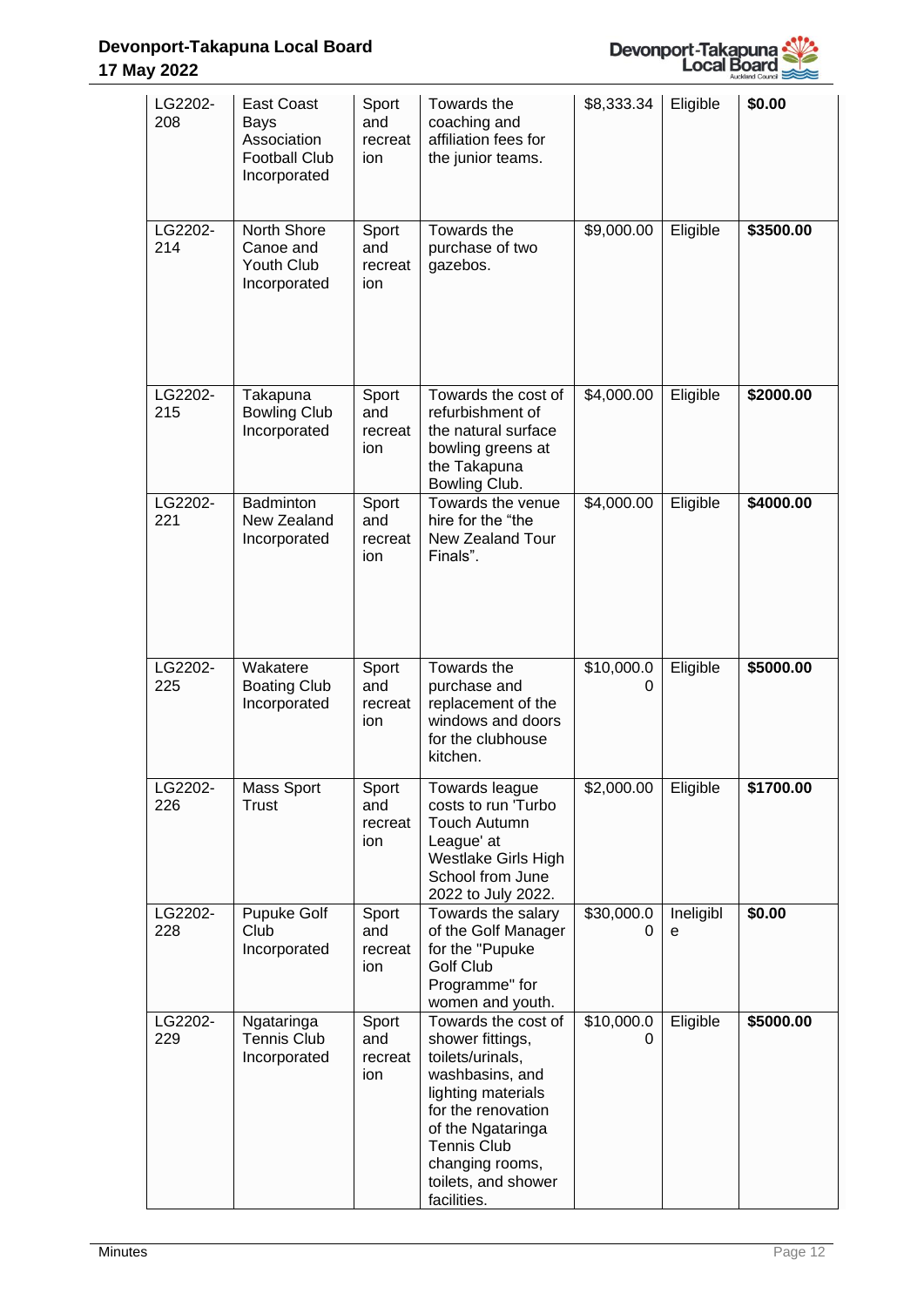

| LG2202-<br>230 | Devonport<br><b>Schools</b><br>Waterwise<br>Society<br>Incorporated | Sport<br>and<br>recreat<br>ion | Towards the locker<br>rental and<br>Wakatere<br>subscription costs. | \$3,634.80       | Eligible | \$3000.00   |
|----------------|---------------------------------------------------------------------|--------------------------------|---------------------------------------------------------------------|------------------|----------|-------------|
| <b>Total</b>   |                                                                     |                                |                                                                     | \$221,383.<br>08 |          | \$81,766.64 |

**That the Devonport-Takapuna Local Board:**

**b) agree to fund, part-fund or decline each application in Devonport-Takapuna Multiboard Round Two 2021/2022, listed in Table Two:**

**Table Two: Devonport-Takapuna Multiboard Round Two 2021/2022 grant applications**

| <b>Applicati</b><br>on ID | <b>Organisation</b>                  | <b>Main</b><br>focus | <b>Requesting</b><br>funding for                                                                                                                                                                                        | <b>Amount</b><br>requeste<br>d | <b>Eligibili</b><br>ty | <b>Amount</b><br><b>Granted</b> |
|---------------------------|--------------------------------------|----------------------|-------------------------------------------------------------------------------------------------------------------------------------------------------------------------------------------------------------------------|--------------------------------|------------------------|---------------------------------|
| MB2022-<br>214            | North Harbour<br>Community<br>Patrol | Commu<br>nity        | Towards<br>resources for<br>mobile crime<br>prevention patrols<br>in suburbs of<br>Devonport-<br>Takapuna,<br>Hibiscus and<br>Bays, Kaipātiki,<br>and Upper<br>Harbour Local<br>Board from June<br>2022 to May<br>2023. | \$942.00                       | Eligible               | \$942.00                        |
| MB2022-<br>225            | Outline<br>Aotearoa<br>Incorporated  | Commu<br>nity        | Towards cost of<br>the peer support<br>services<br>programme's<br>volunteer training,<br>clinical<br>supervision,<br>advertising,<br>stationery,<br>insurance, and<br>information<br>technology<br>service.             | \$1,250.00                     | Eligible               | \$1250.00                       |
| MB2022-<br>228            | <b>HomeDish</b><br>Limited           | Commu<br>nity        | Towards the<br><b>Auckland Council</b><br>verification costs,<br>courses, and<br>marketing of<br>home-cook<br>businesses from<br>June 2022 to<br>March 2023.                                                            | \$4,000.00                     | Eligible               | \$0.00                          |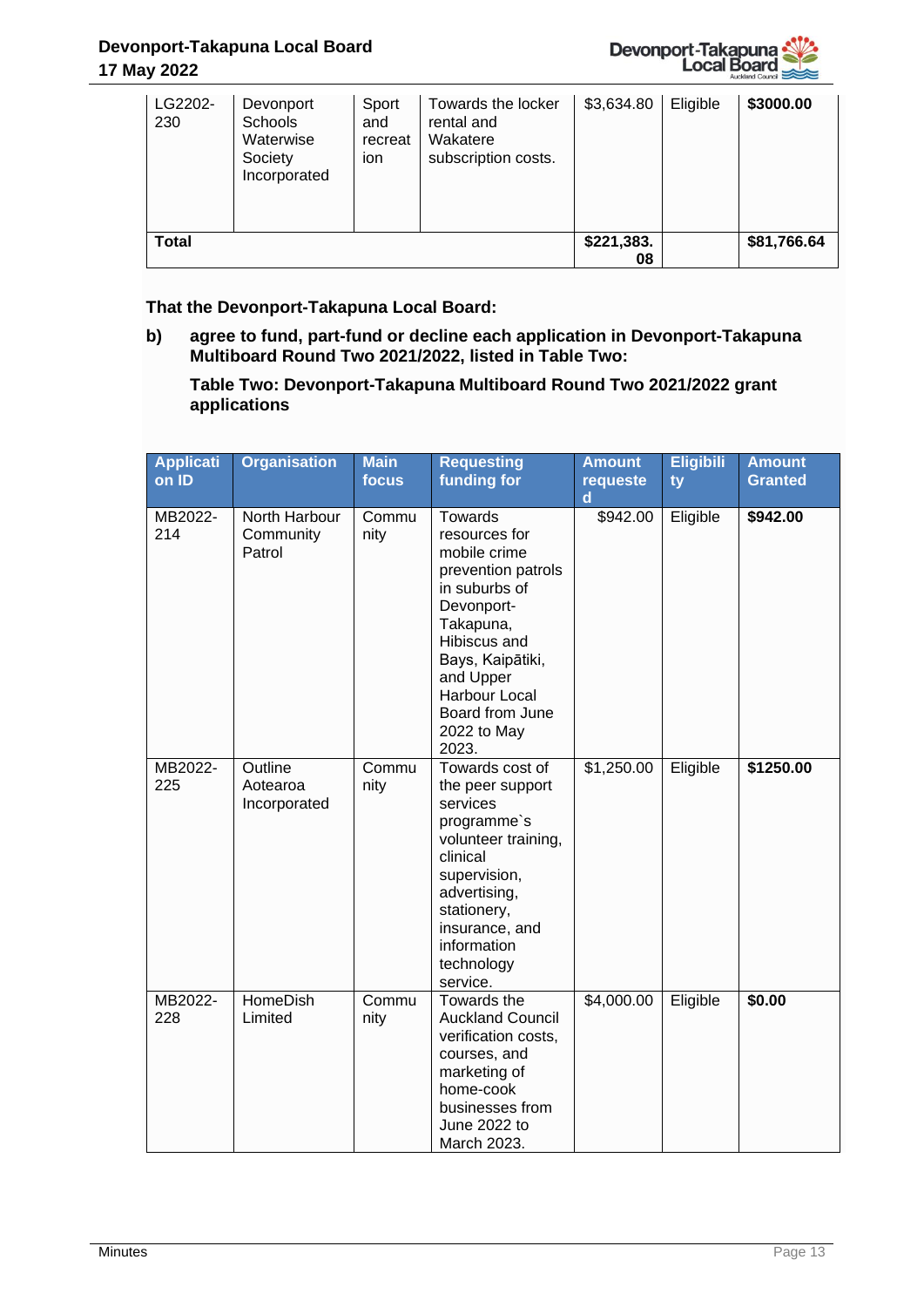

| MB2022-<br>229 | The StarJam<br>Charitable<br>Trust                      | Commu<br>nity | Towards the<br>workshop's costs<br>including tutor<br>fees, venue hire,<br>tutor and<br>volunteer training,<br>regional<br>programme<br>coordinator`s<br>salary and<br>equipment<br>between 1 June<br>2022 to 31<br>December 2022.                                                   | \$3,000.00      | Eligible | \$3000.00 |
|----------------|---------------------------------------------------------|---------------|--------------------------------------------------------------------------------------------------------------------------------------------------------------------------------------------------------------------------------------------------------------------------------------|-----------------|----------|-----------|
| MB2022-<br>230 | Recreate NZ                                             | Commu<br>nity | Towards<br>volunteer<br>expenses, youth<br>facilitators, and<br>activities costs to<br>run 'Urban Youth'<br>programme from<br>June 2022 to April<br>2023.                                                                                                                            | \$1,800.00      | Eligible | \$0.00    |
| MB2022-<br>233 | Aotearoa<br>Multicultural<br><b>Families</b><br>Society | Commu<br>nity | Towards an<br>organized walking<br>programme at<br>different local<br>trails, parks, and<br>beaches in<br>Devonport,<br>Takapuna,<br>Mission Bay, East<br>Coast Bays,<br>Unsworth<br>Heights, and<br>Hobsonville for<br>local families from<br><b>July 2022 to</b><br>December 2022. | \$2,000.00      | Eligible | \$0.00    |
| MB2022-<br>236 | <b>Big Buddy</b><br>Mentoring<br>Trust                  | Commu<br>nity | Towards<br>operational costs<br>including wages,<br>rent, transport,<br>and equipment<br>from September<br>2022 to<br>September 2023.                                                                                                                                                | \$10,000.0<br>0 | Eligible | \$0.00    |
| MB2022-<br>237 | Pet Refuge<br>New Zealand<br>Charitable<br>Trust        | Commu<br>nity | Towards<br>administration<br>costs for the Pet<br>Refuge shelter,<br>Auckland from<br>June 2022 to<br>December 2022.                                                                                                                                                                 | \$500.00        | Eligible | \$500.00  |
| MB2022-<br>240 | Age Concern<br>Auckland<br>Incorporated                 | Commu<br>nity | Towards<br>delivering the<br>specialized Asian<br>services to<br>Chinese, Korean<br>and Japanese<br>people aged 65                                                                                                                                                                   | \$10,000.0<br>0 | Eligible | \$7000.00 |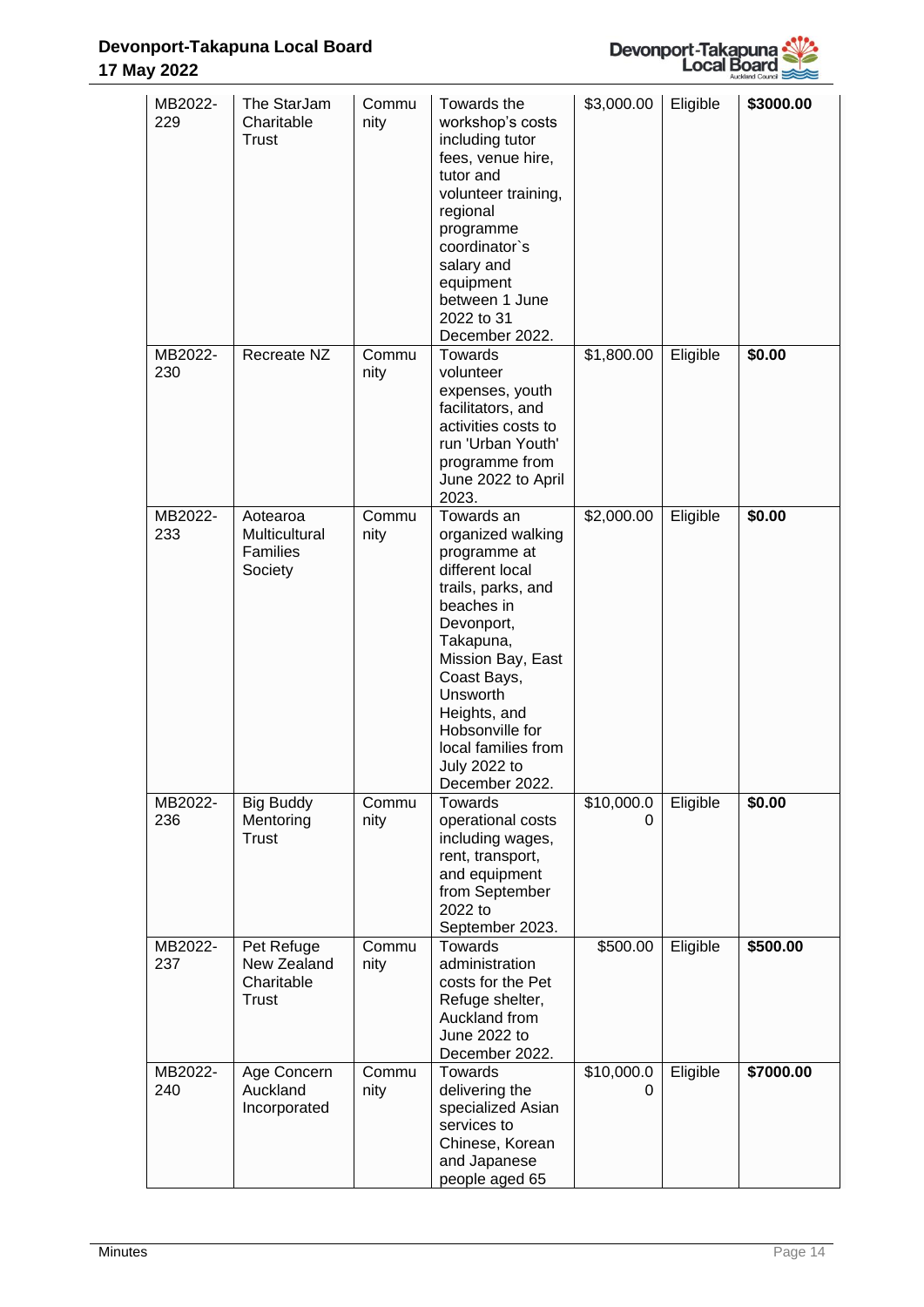

|                |                                                          |               | and older across<br>Auckland.                                                                                                                                                                                                                |                 |          |            |
|----------------|----------------------------------------------------------|---------------|----------------------------------------------------------------------------------------------------------------------------------------------------------------------------------------------------------------------------------------------|-----------------|----------|------------|
| MB2022-<br>244 | <b>PHAB</b><br>Association<br>(Auckland)<br>Incorporated | Commu<br>nity | Towards the costs<br>of youth workers'<br>wages, project<br>coordination,<br>external<br>facilitation, and<br>administration<br>fees to run 12<br>weekly<br>recreational<br>programmes<br>between 6 June<br>2022 to 10 March<br>2023.        | \$6,000.00      | Eligible | \$6000.00  |
| MB2022-<br>252 | Communities<br>Against<br><b>Alcohol Harm</b>            | Commu<br>nity | Towards the<br>community<br>navigator project,<br>including the<br>purchase of a<br>mobile phone,<br>modem, laptop,<br>speaker,<br>conference<br>camera, petrol<br>costs and zoom,<br>myhost, Microsoft<br>365 and jot form<br>subscription. | \$1,939.08      | Eligible | \$0.00     |
| <b>Total</b>   |                                                          |               |                                                                                                                                                                                                                                              | \$41,431.0<br>8 |          | \$18692.00 |

# **CARRIED**

# **15 Devonport-Takapuna Local Board Grants Programme 2022/2023**

Resolution number DT/2022/69

MOVED by Chairperson R Jackson, seconded by Member A Bennett:

# **That the Devonport-Takapuna Local Board:**

**a) adopt the Devonport-Takapuna Grants Programme 2022/2023 (Attachment A to the agenda report)** 

# **CARRIED**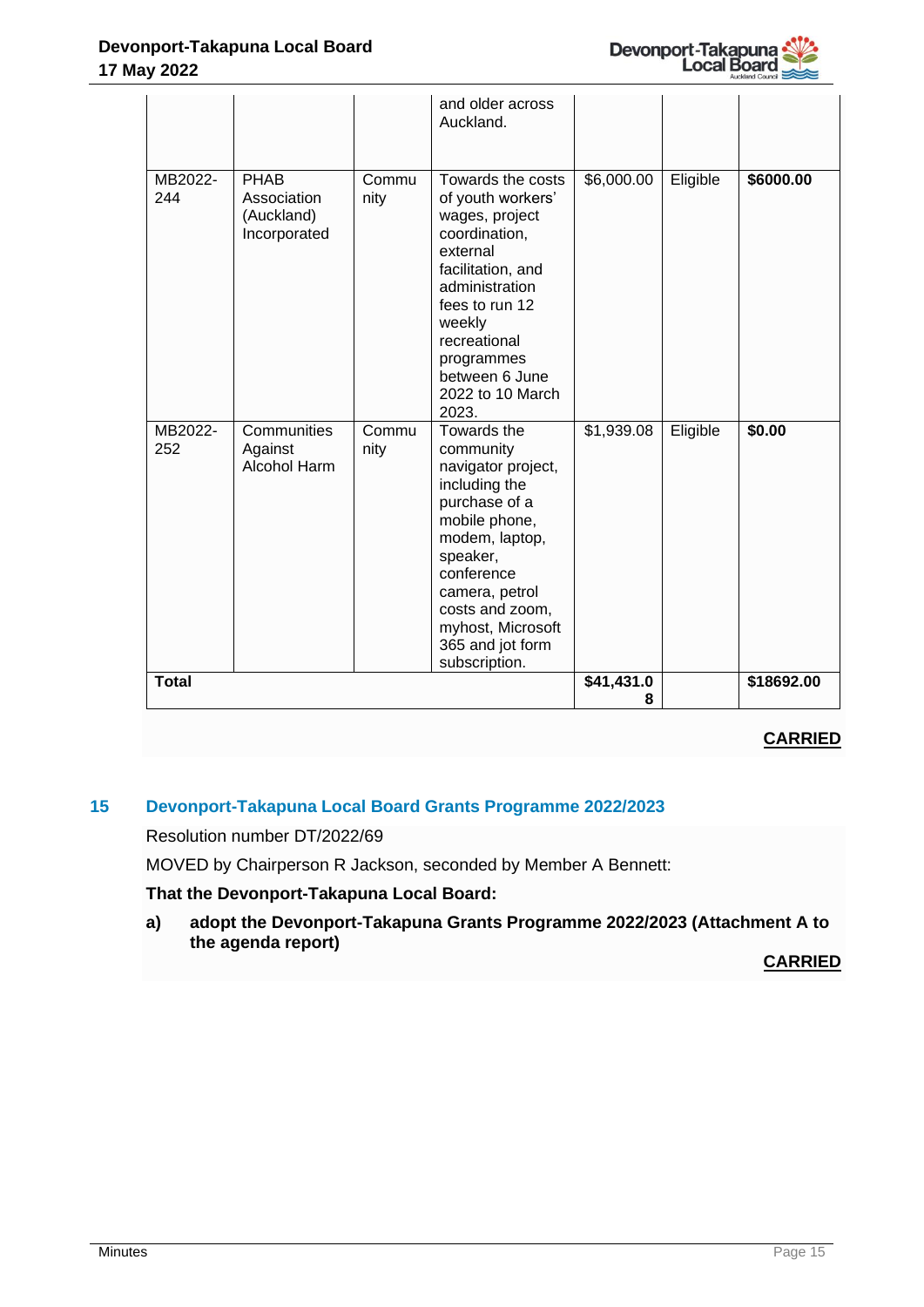

# **16 Community Facilities Network Plan revised Action Plan (2022)**

Resolution number DT/2022/70

MOVED by Member G Wood, seconded by Chairperson R Jackson:

**That the Devonport-Takapuna Local Board:**

- **a) support the revised Community Facilities Network Plan Action Plan (2022), provided in Attachment A.**
- **b) supports prioritisation of action point 88: Regional arts and culture services needs assessment, as it is linked to action point 31: which relates to the provision of arts and culture facilities in the Devonport, Takapuna, Kaipatiki and the northern metro area to identify needs, opportunities and gaps.**
- **c) supports the prioritisation of action point 32: Investigate community needs in Sunnynook and Milford for community facilities and potential improvements to existing assets to address need.**

**CARRIED**

#### **17 Local board feedback on Auckland Transport's proposed speed limit changes**

MOVED by Chairperson R Jackson, seconded by Member G Wood:

That the Devonport-Takapuna Local Board:

- a) receive the report and attachments on phase three of Auckland Transport's proposed speed limit changes in the Devonport-Takapuna Local Board Area
- b) support the Vision Zero goal of eliminating road transport-related deaths and serious injuries (DSI)
- c) note that 263 submissions were received from residents of the Devonport-Takapuna Local Board area, and thank them for their feedback
- d) note that many respondents did not support any reduction in the current 50kmph speed limit, many others did not support a reduction below 40kmph
- e) support a change in the speed limit to 40kmph on the roads listed in Attachment A to the agenda report
- f) do not support lowering the speed limit to 30kmph on the roads listed in Attachment A to the agenda report
- g) asks that Auckland Transport look to implement a raised zebra crossing across Hamana Road at the Old Lake Road end to support the safe crossing of beach users and school students.

MOVED by Member T van Tonder, seconded by Member A Bennett:

Member T van Tonder moved an amendment by addition and replacement to d), e) and f) to the original recommendation as follows:

- d) note that the majority of responses supported the proposed speed limit changes because 'lowering the speed limit would improve safety' as outlined on pg110 in the Auckland Transport Feedback Report in the agenda.
- e) request that the length of Old Lake Road and Vauxhall Road to the Albert Road intersection be included in this tranche of speed limit changes.
- f) request that the length of Albert Road to Victoria Road be included in this tranche of speed limit changes.

**LOST**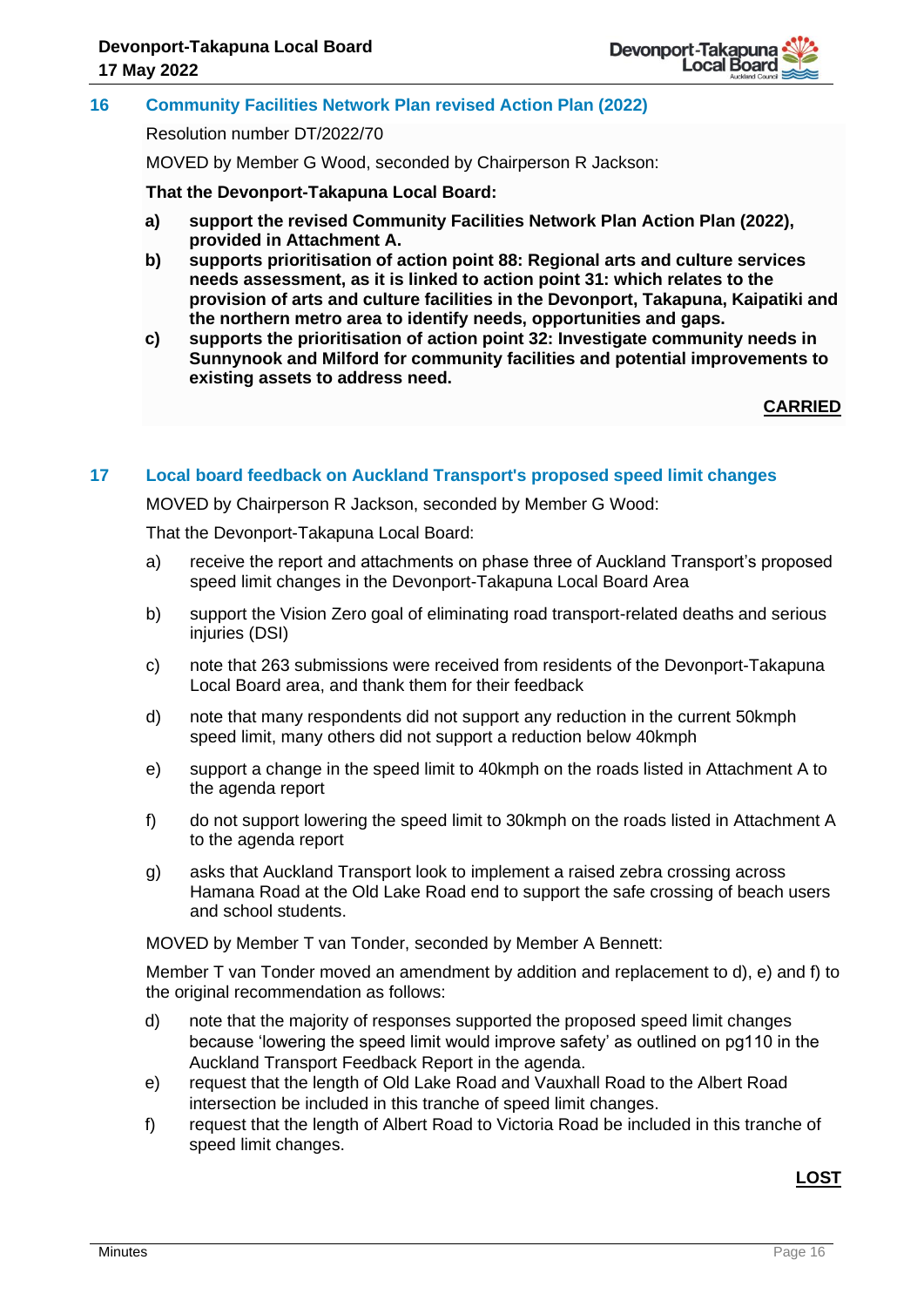Resolution number DT/2022/71

MOVED by Chairperson R Jackson, seconded by Member G Wood:

The Chairperson put the substantive motion.

**That the Devonport-Takapuna Local Board:**

- **a) receive the report and attachments on phase three of Auckland Transport's proposed speed limit changes in the Devonport-Takapuna Local Board Area**
- **b) support the Vision Zero goal of eliminating road transport-related deaths and serious injuries (DSI)**
- **c) note that 263 submissions were received from residents of the Devonport-Takapuna Local Board area, and thank them for their feedback**
- **d) note that many respondents did not support any reduction in the current 50kmph speed limit, many others did not support a reduction below 40kmph**
- **e) support a change in the speed limit to 40kmph on the roads listed in Attachment A to the agenda report**
- **f) do not support lowering the speed limit to 30kmph on the roads listed in Attachment A to the agenda report**
- **g) asks that Auckland Transport look to implement a raised zebra crossing across Hamana Road at the Old Lake Road end to support the safe crossing of beach users and school students.**

The substantive motion was declared.

# **CARRIED**

- Note: Under Standing Order 1.9.7 Member T van Tonder and Member A Bennet requested that their dissenting votes against clauses d), e) and f) above be recorded
- Note: Under Standing Orders 1.8.2 b) and f) Member R Jackson raised a point of order objecting to the words used by Member T van Tonder and requested that the minutes record the words objected to as follows: (in reference to clause d) above) "Inaccurate, unprofessional and misleading"

#### **18 Auckland Council's Quarterly Performance Report: Devonport-Takapuna Local Board for quarter three 2021/2022**

Resolution number DT/2022/72

MOVED by Member G Wood, seconded by Member T van Tonder:

**That the Devonport-Takapuna Local Board:**

**a) receive the performance report for quarter three ending 31 March 2022.**

**CARRIED**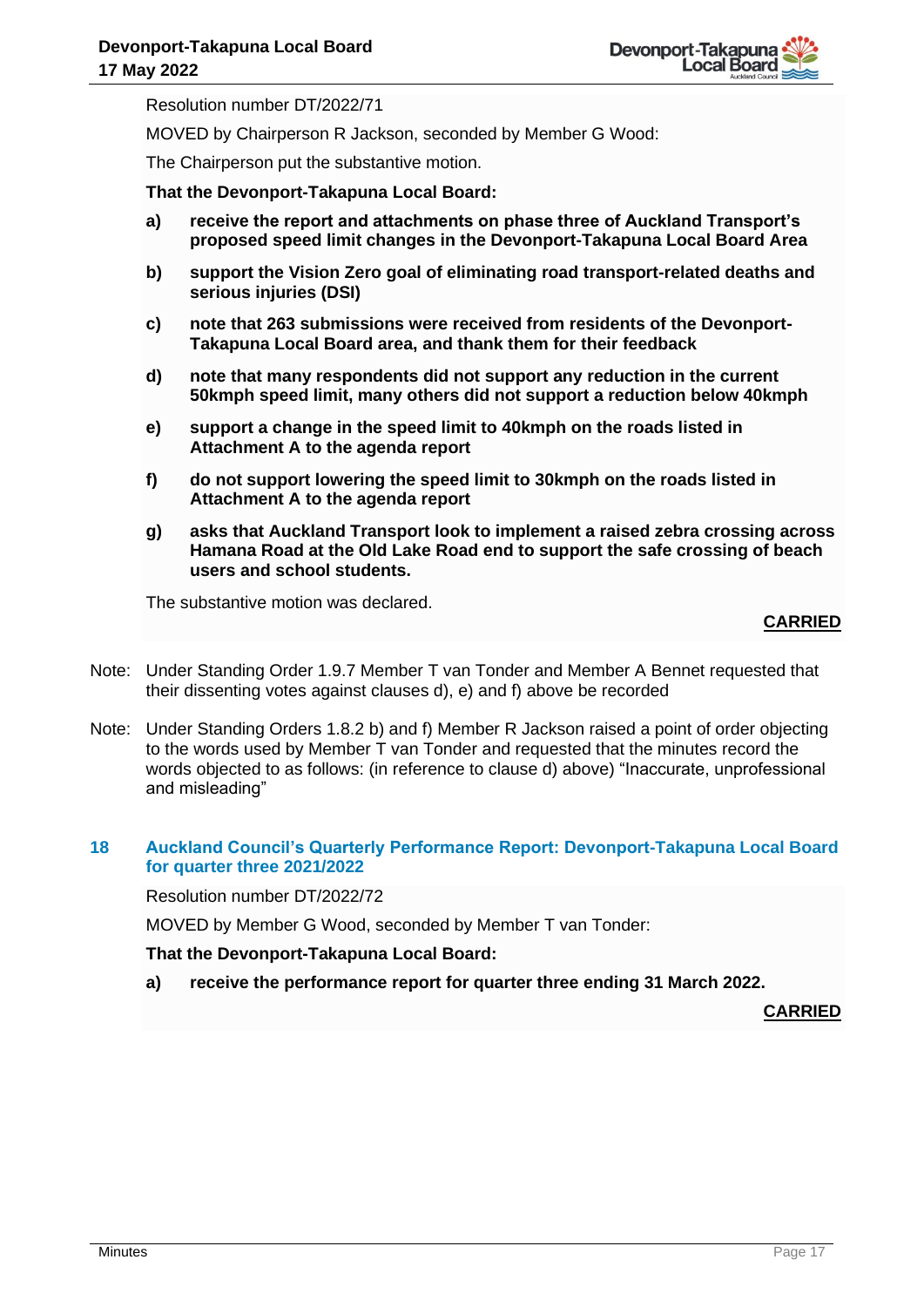

#### **19 Chairpersons' Report**

Resolution number DT/2022/73

MOVED by Member T Deans, seconded by Member G Wood:

**That the Devonport-Takapuna Local Board:**

**a) receive and thank Chairperson R. Jackson for her verbal report**

#### **CARRIED**

#### **20 Elected Members' Reports**

A document was tabled at this item. A copy has been placed on the official minutes and is available on the Auckland Council website as a minutes attachment.

Resolution number DT/2022/74

MOVED by Chairperson R Jackson, seconded by Member T Deans:

#### **That the Devonport-Takapuna Local Board:**

**a) receive and thank member G Wood for his tabled report.**

#### **CARRIED**

# **Attachments**

A 17 May 2022, Devonport-Takapuna Local Board - Item 20 Elected Member Reports - George Wood May 2022 Report

### **21 Devonport-Takapuna Local Board - Record of Workshops April 2022**

Resolution number DT/2022/75

MOVED by Member G Wood, seconded by Member A Bennett:

**That the Devonport-Takapuna Local Board:**

**a) receive the records of the workshops held in April 2022**

#### **CARRIED**

#### **22 Governance Forward Work Calendar**

Resolution number DT/2022/76

MOVED by Member G Wood, seconded by Chairperson R Jackson:

#### **That the Devonport-Takapuna Local Board:**

**a) note the Devonport-Takapuna Local Board governance forward work calendar for May 2022 as set out in Attachment A of this agenda report.**

**CARRIED**

#### **23 Consideration of Extraordinary Items**

There was no consideration of extraordinary items.